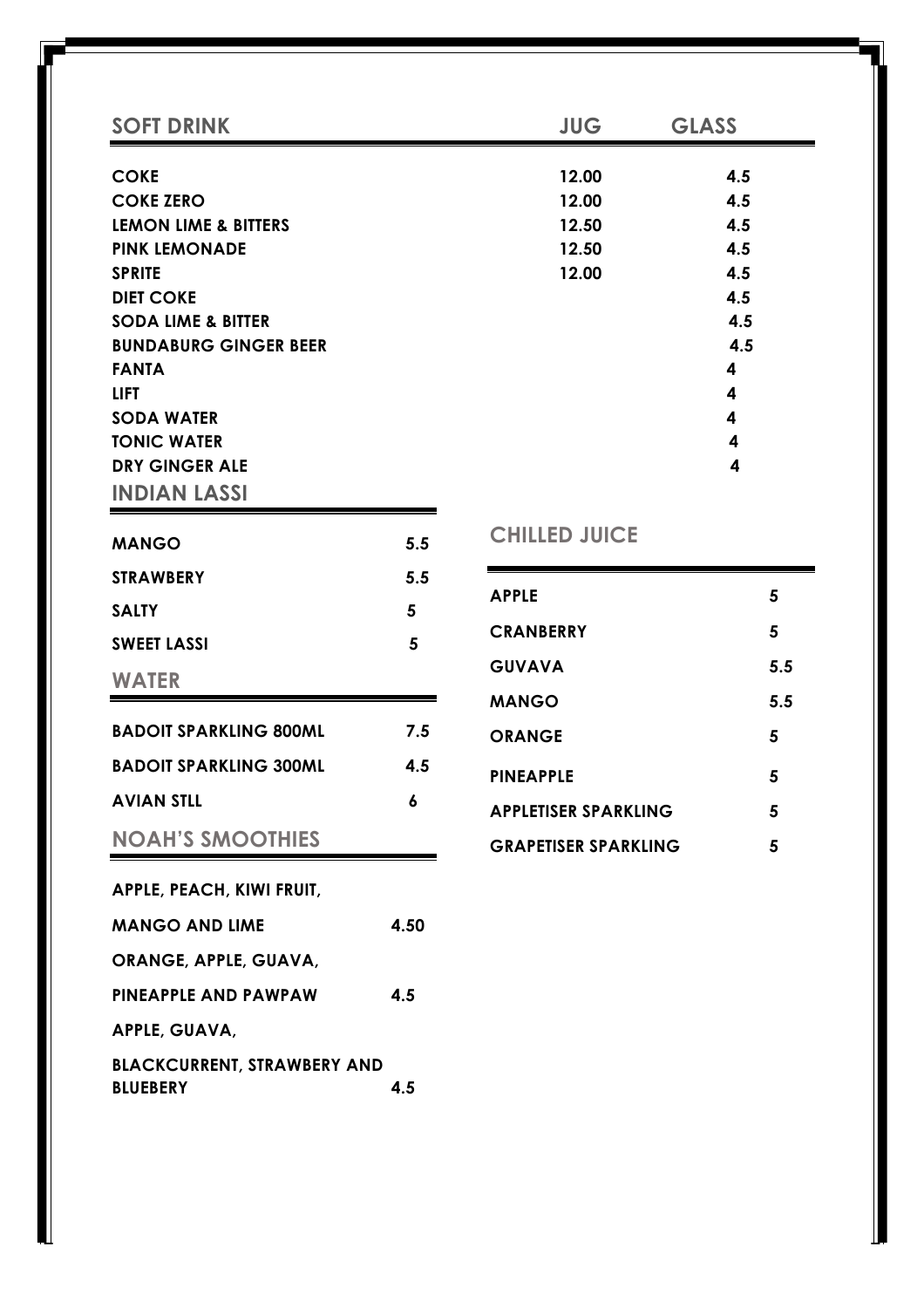| <b>WINES</b>                                              |                |    |
|-----------------------------------------------------------|----------------|----|
| <b>SPARKLING</b>                                          |                |    |
| <b>AZAHARA SPARKLING 200ML NV VICTORIA</b>                |                | 9  |
| <b>MOJO FIZZ CHARDONNAY PINOT NOIR SOUTH AUSTRALIA</b>    |                | 48 |
| <b>AZHARA SPARKLING MOSCATO VICTORIA</b>                  | 7              | 39 |
| <u>WHITE WINE</u>                                         |                |    |
| <b>FIRST CREEK SEMILLION NSW</b>                          | $\overline{z}$ | 33 |
| <b>MITCHELLE WATERVALE RIESLING</b> SOUTH AUSTRALIA       | 8              | 36 |
| <b>ENDLESS PINOT GRIGIO VICTORIA</b>                      | 7              | 33 |
| <b>CROWDED HOUSE SAUVIGNON BLANC MARLBOROUGH</b>          | 8              | 36 |
| <b>SHAW AND SMITH SAUVIGNON BLANC SOUTH AUSTRALIA</b>     |                | 50 |
| <b>DEAKIN CHARDONNAY VICTORIA</b>                         | 6.5            | 33 |
| <b>STICKS CHARDONNAY VICTORIA</b>                         |                | 35 |
| ROSE                                                      |                |    |
| <b>DALZOTTO VICTORIA</b>                                  | 7.5            | 33 |
| <u>RED WINE</u>                                           |                |    |
| <b>STICKS PINOT NOIR MARLBOROUGH</b>                      | 8              | 38 |
| <b>ZINIO TEMPRANILLA SPAIN</b>                            | 6.5            | 33 |
| <b>NORFOLK RISE MERLOT SOUTH AUSTRALIA</b>                | 7              | 35 |
| <b>AMILLIA PARK"TRELLIS" CAB MERLOT WESTERN AUSTRALIA</b> |                | 37 |
| <b>MOJO SHIRAZ SAUTH AUSTRALIA</b>                        | 8              | 36 |
| <b>MITCHELL "PEPPERTREE" SHIRAZ SAUTH AUSTRALIA</b>       |                | 44 |
| <b>MOJO CABERNET SAUVIGNON COONAWARA</b>                  | 8              | 36 |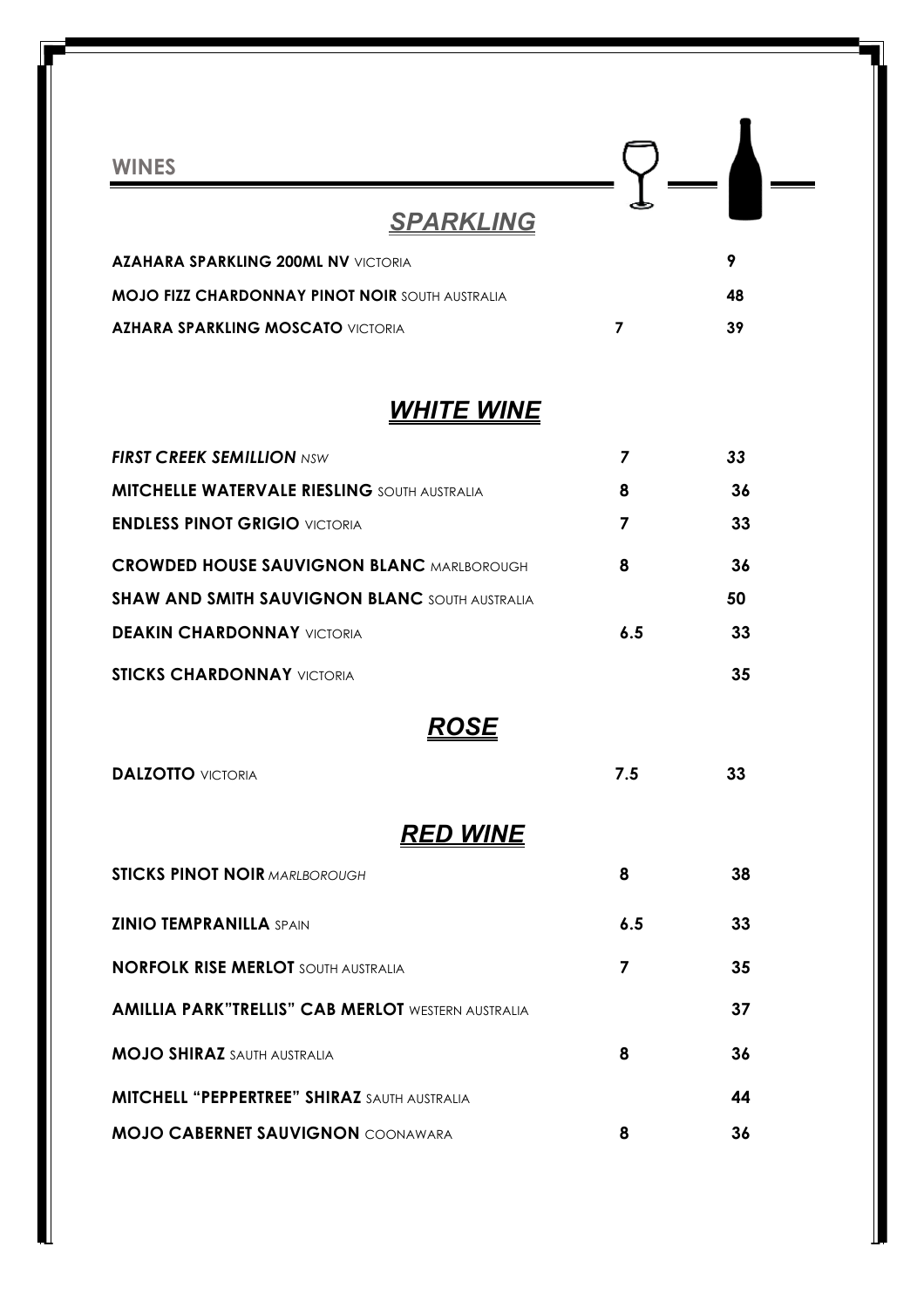#### **BEERS & CIDERS**

## *BEERS*

| <b>COBRA, INDIAN</b>                                              | 8   |
|-------------------------------------------------------------------|-----|
| <b>KINGFISHER, INDIA</b>                                          | 7.5 |
| <b>HOEGAARDEN WHEAT BEER, BELGIUM</b>                             | 10  |
| <b>ASHAHI, SUPER DRY JAPAN</b>                                    | 8   |
| <b>CORONA, MEXICO</b>                                             | 8   |
| <b>SAN MIGUEL, PHILIPPINES</b>                                    | 8   |
| <b>LITTLE CREATURE PALE ALE, LITTLE CREATURES BREW</b>            | 7.5 |
| <b>ROGERS AMBER ALE, LITTLE CREATURES BREWERY</b>                 | 7.5 |
| <b>MOUNTAIN GOAT ORGANIC STEAM ALE MOUNTAIN GOAT BREWERY, VIC</b> | 8   |
| 4 PINES "STOUT", FOUR PINES BREWING                               | 8   |
| <b>STONE &amp; WOOD PACIFIC ALE, NORTHERN RIVERS, NSW</b>         | 8.5 |
| HOLGATE "ROAD TRIP" IPA (6.00%), HOLGATE BREW HOUSE               | 9.5 |
| <b>JAMES BOAG'S, TASMANIA, AU</b>                                 |     |
| <b>XXXX GOLD, QUEENSLAND, AU</b>                                  | 6.5 |
| <b>HANN PERMIUM LIGHT, NEW SOUTH WALES</b>                        | 6   |
| <b>PURE BLOND ULTRA LOW CARB CARLTON &amp; UNITED BREWERIES</b>   | 6.5 |

### **CIDERS**

| <b>SUNSHAK PEAR MANGO FINE CIDER SUNSHAK BREWING NSW</b> | 12.5 |
|----------------------------------------------------------|------|
| <b>THATCHERS APPLE CIDER, COOPERS BREWERY</b>            | 7.5  |
| <b>HILLS PEAR CIDER, THE HILLS CIDER COMPANEY SA</b>     | 75   |
| <b>ROYAL JAMAICAN "ALCOHOLIC GINGER BEER" JAMAICA</b>    | 9    |
| FOG CITY RED SANGRIA EAST 9TH BREWING CO.                | 125  |

*NON ALCOHOLIC BEER( FOR DESIGNATED DRIVERS)*

**HOLESTEN 5.5**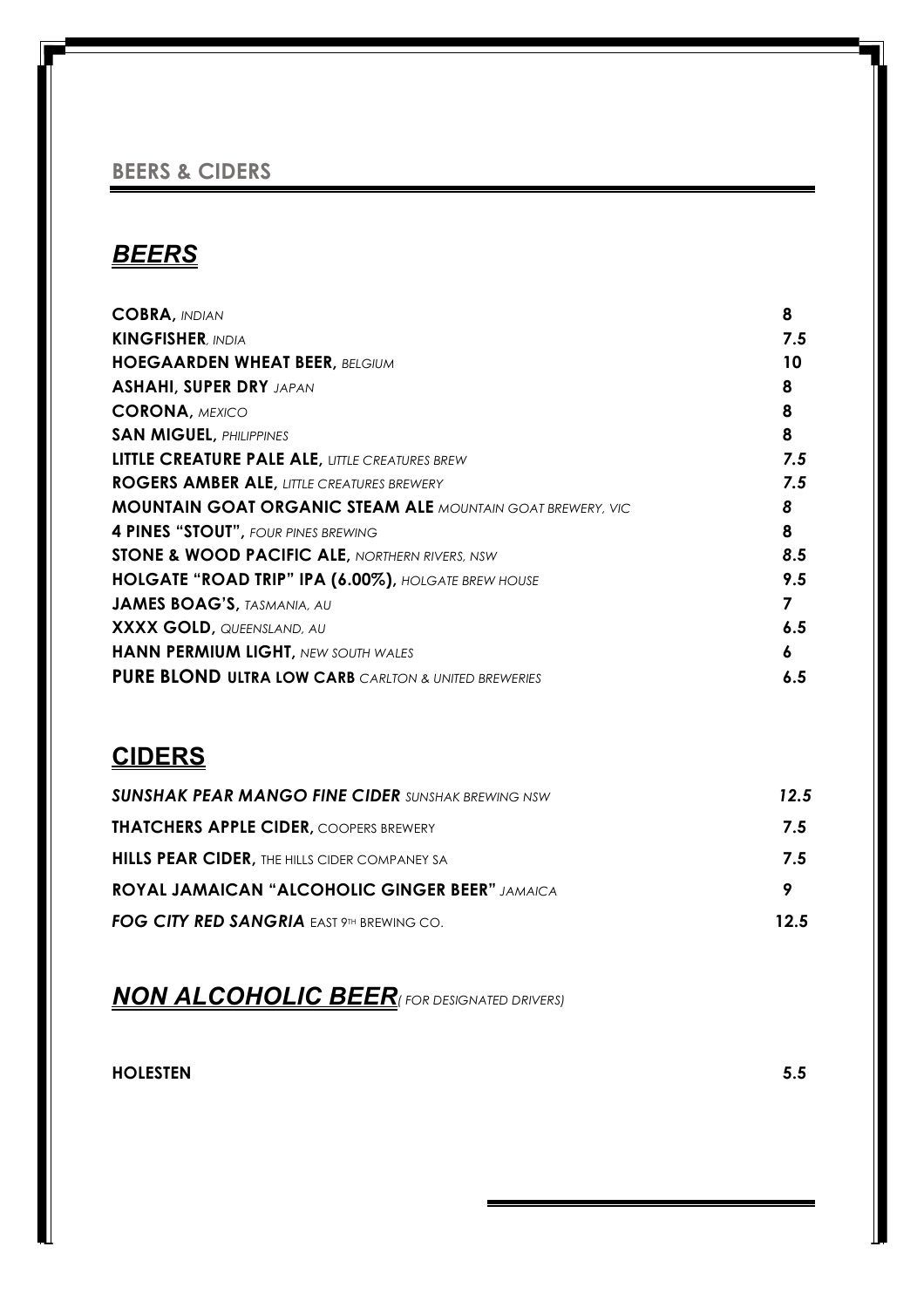#### **SPIRITS**

| <b>CAMPARI, ITALY</b> | Q  |
|-----------------------|----|
| <b>APEROL, ITALY</b>  | Q  |
| <b>PIMS NO.1 UK</b>   | 11 |

#### *SINGLE* **MALTS**

| <b>AMRUT FUSION (50%ABV), /</b>  |    |
|----------------------------------|----|
| <b>INDIA</b>                     | 16 |
| LAPHROAIG. (40%ABV)              |    |
| <b>ISLAY, SCOTLAND</b>           | 14 |
| <b>GLENGOYNE 12Y.O.(43% ABV)</b> |    |
| HIGHLAND SCOTTLAND               | 14 |

# *GIN*

| <b>BOMBAY SAPPHIRE, LONDON DRY</b> |    |
|------------------------------------|----|
| UК                                 | 10 |
| <b>HENDRICK (COMPOUND)</b>         |    |
| SCOTI AND                          | 12 |
| <b>TANQUERAY TEN</b>               |    |
| UK                                 | 13 |
| <b>GORDON'S LONDON DRY</b>         |    |
| UК                                 |    |

## *VODKA*

| <b>KETEL ONE, HOLLAND</b>  | 12 |
|----------------------------|----|
| <b>BELVEDERE, POLAND</b>   | 12 |
| <b>SMIRNOFF, AUSTRALIA</b> | 8  |

## *RUM*

| <b>OLD MONK BLENDEDINDIA</b>           | 10  |
|----------------------------------------|-----|
| <b>BACARDI SUPERIOR, CUBA</b>          | 8.5 |
| <b>CAPTAIN MORGAN, SPICED, CUBA 9</b>  |     |
| <b>BANDABERG ORIGINAL QUEENSLAND 8</b> |     |

## *TEQUILA*

| <b>SIERRA SILVER, MEXICO</b> |    |
|------------------------------|----|
| <b>JOSE CUERVO</b> MEXICO    | 10 |
| <b>ANEJO</b> mexico          | 12 |

## *BLENDS & BOURBON*

| <b>JOHNNIE WALKER RED LABEL, SCOTLAND8</b> |     |
|--------------------------------------------|-----|
| <b>JAMESON, IRELAND</b>                    |     |
| <b>CANADIAN CLUB. CANADA</b>               | 9   |
| <b>JACK DANIEL, USA</b>                    | 8   |
| <b>CHIVAS REGAL, SCOTLAND</b>              | 10  |
| <b>JIM BEAM BOURBON, USA</b>               | 8.5 |
| <b>WILD TURKEY, USA</b>                    |     |